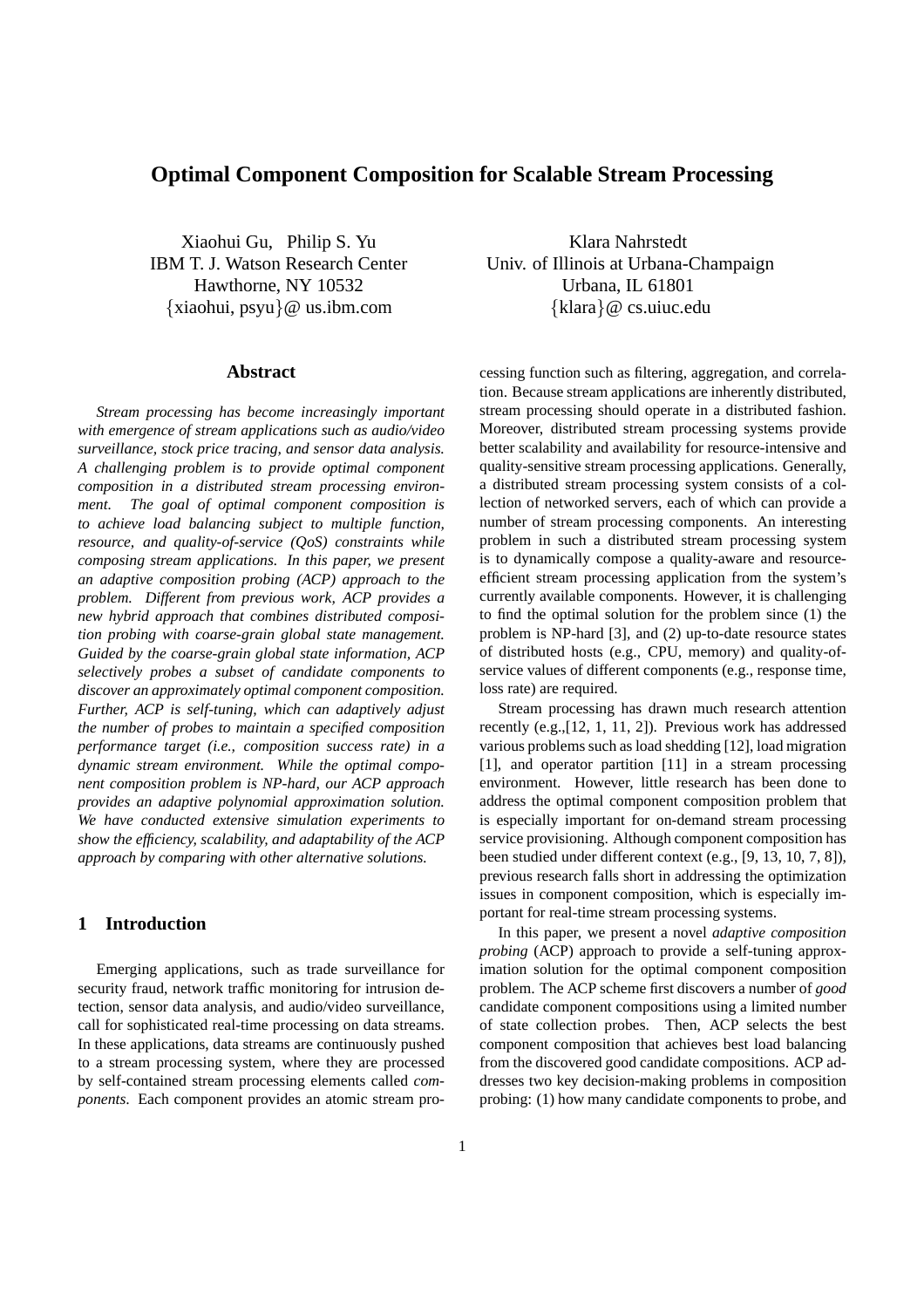(2) which candidate components to probe. For the former problem, ACP adaptively decides the number of probed candidate components based on the specified performance target (i.e., composition success rate) and current system conditions (e.g., application workload, available resources). For the latter problem, ACP combines distributed composition probing with a hierarchical state management scheme. The hierarchical state manager updates the global state information in a coarse-grained fashion while keeping local state information precise using frequent update. Thus, ACP can intelligently select a subset of good candidate components to probe under the guidance of the coarsegrained global state information. The best component composition will be selected based on the precise states collected by the probes.

Compared to previous centralized approaches [5, 9], ACP achieves better scalability by replacing precise global state maintenance with coarse-grain global state update and on-demand precise state collection from distributed hosts. Compared to previous fully decentralized approaches [4, 13], ACP achieves better performance by querying the coarse-grain global state. Hence, ACP provides a *hybrid* approach that can achieve both efficiency and scalability in optimal component composition. We have conducted extensive simulation study to experimentally evaluate the ACP approach. Our results show the efficiency, scalability, and adaptability of the ACP approach by comparing with the optimal algorithm that has exponential overhead, and other common heuristic approaches.

The rest of the paper is organized as follows. Section 2 introduces the system model. Section 3 presents the ACP approach in detail. Section 4 presents the experimental results. Section 5 discusses related work. Finally, the paper concludes in Section 6.

### **2 System Model**

In this section, we present the distributed stream processing system architecture, stream processing request model, and the formal definition of the optimal component composition problem.

### **2.1 System Architecture**

The distributed stream processing system, illustrated by Figure 1 (a), consists of a collection of stream processing nodes  $(v_i)$ , each of which can be a single computer or a computer cluster. For failure resilience, we connect distributed nodes using application-level overlay links  $(e_i)$ into an overlay mesh. Each node provides a set of stream processing components  $\{c_1, ..., c_k\}$ . Each component provides an atomic stream processing function  $(F_i)$  such as filtering, aggregation, correlation, and audio/video analysis.



**Figure 1. Stream processing system model.**

Due to the constraints of security, software licence, and hardware requirements, we do not assume that each node can provide all stream processing components. The component composition process is to select and connect currently deployed components into user required stream processing applications<sup>1</sup>.

Each component receives continuous data units (e.g., data tuples, audio samples, video frames) via input queues from its preceding components, illustrated by Figure 1 (b). Each component has well-defined interfaces describing its input requirements (e.g., data format, stream rate) and output properties. Each component is associated with (1) a QoS vector  $[q_1^{c_i}, ..., q_m^{c_i}]$  describing the component's QoS values such as processing time and loss rate<sup>2</sup>, and  $(2)$  a resource availability vector  $[ra_1^{c_i},...,ra_n^{c_i}]$  describing the current available resources (e.g., CPU, memory), on the node providing  $c_i$ . Similarly, we also associate a QoS vector  $[q_1^{e_i},..., q_m^{e_i}]$  and bandwidth availability  $ba^{e_i}$  with each overlay link  $e_i$ .

Distributed components can be dynamically composed into composite stream processing applications. Generally, composition topology can be a directed acyclic graph (DAG), illustrated by Figure 1 (b). We use component graph  $(\lambda)$  to represent a composed stream processing application. Although the input queue can accommodate transient stream rate mismatch, the input/output rates of two adjacent components must be compatible to provide

 $1$ Components can be dynamically migrated among nodes. The component composition operates based on the current component placement.

 $2$ The component can drop data units when it is overloaded [12].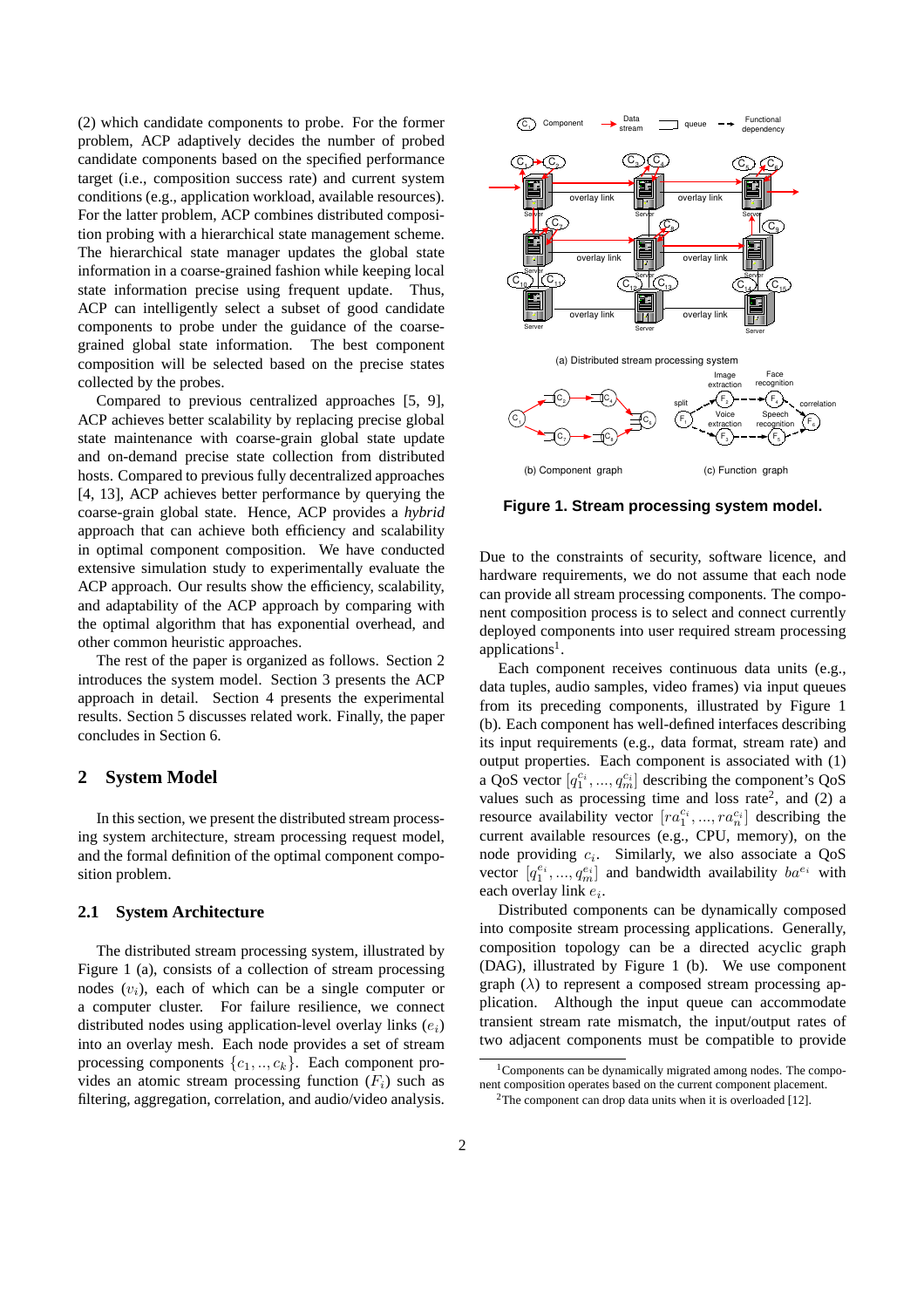continuous processing of long-lived data streams. Such a compatibility check is based on the component's interface specifications. The component's input/output rates are controlled by resource allocation policies. The QoS values of a composed stream processing application is the aggregation of QoS values among its constituent components and overlay links<sup>3</sup>. The connection between two adjacent components is called *virtual link*  $(l_i)$ , which consists of a set of overlay links. The QoS of the virtual link  $[q_1^{l_1}, ..., q_m^{l_i}]$  is the aggregation of QoS values among its constituent overlay links; The bandwidth availability  $ba^{l_i}$  is the bottleneck bandwidth among the overlay links<sup>4</sup>.

# **2.2 Stream Processing Request Model**

The user can specify the stream processing request in terms of: (1) function requirements described by a function graph (ξ), (2) QoS requirements ( $Q^{req}$ ), and (3) resource requirements  $(R^{req})$ . The function graph, illustrated by Figure 1 (c), defines a stream processing application template, which can be provided by the application developer. The function graph includes a set of function nodes  $(F_i)$  connected by dependency links. Different from the conventional request-response middleware interface, our stream processing middleware provides session-oriented interfaces:

- sessionId=Find( $\xi, Q^{req}, R^{req}$ ) invokes the optimal component composition algorithm to find the best component graph  $\lambda$ . If the composition is successful, the middleware creates a session record with a session identifier (sessionId) for the user request. Otherwise, a null sessionId is returned to indicate composition failure.
- Process(sessionId, data streams) starts the continuous data stream processing using the application's component graph. The middleware can map the session identifier to the component graph composed by the previous step.
- Close(sessionId) tears down the stream processing session when the application finishes its task. The corresponding session information is deleted from the session table.

#### **2.3 Problem Description**

The problem of optimal component composition is to compose best stream processing applications using existing components in the distributed stream processing system. The optimal component composition has two principle goals. First, the composed stream processing application should satisfy the user's function, QoS, and resource requirements. Second, the stream processing application should be instantiated on least loaded nodes and virtual links for balanced load distribution. We use  $[rr_1^{c_i}, ..., rr_n^{c_i}]$ to define the *residual* end-system resources on the node providing  $c_i$ , and  $rb^{l_i}$  to define the *residual* bandwidth on the virtual link  $l_i$ , respectively. The residual resources are the *remaining* resources *after* the required resources are subtracted from current available resources on the corresponding nodes and virtual links<sup>5</sup>. We use  $R^{c_i}$  =  $[r_1^{c_i},...,r_n^{c_i}]$  to define the required end-system resources by the component  $c_i$ . The bandwidth requirement of the virtual link  $l_i$  is denoted by  $b^{l_i}$ . We use  $c_i$ . f to denote the stream processing function provided by the component  $c_i$ . Thus, the optimal component composition problem can be formally defined as follows,

**Definition 2.1.** *Given a distributed stream processing system G = (V,E)* where *V* denotes the set of |*V*| *stream processing nodes (*vi*) and* E *denotes the set of* |E| *overlay links (e<sub>i</sub>*). Given a stream processing request  $\langle \xi, Q^{req}, R^{req} \rangle$ *where* ξ *denotes the function graph,* Qreq *denotes the QoS requirements, and R<sup>req</sup> denotes the resource requirements. The* **optimal component composition** *problem is to find the best component graph*  $\lambda = (C, L) \subset G$ *, where* C *denotes the set of*  $|C|$  *stream processing components*  $(c_i)$  *and*  $L$ *denotes the set of*  $|L|$  *inter-component virtual links*  $(l_i)$  *such that*

$$
\min \ \phi(\lambda) = \sum_{c_i \in \lambda} \sum_{k=1}^n \frac{r_k^{c_i}}{rr_k^{c_i} + r_k^{c_i}} + \sum_{l_i \in \lambda} \frac{b^{l_i}}{rb^{l_i} + b^{l_i}} \quad (1)
$$

subject to 
$$
c_i.f = F_i, \forall F_i \in \xi, \exists c_i \in \lambda
$$
 (2)

$$
q_i^{\lambda} \le q_i^{req}, \ \ 1 \le i \le m \quad (3)
$$

$$
rr_k^{c_i} \ge 0, \ \ 1 \le k \le n, \forall c_i \in \lambda \quad (4)
$$

$$
rb^{l_i} \geq 0, \ \forall l_i \in \lambda \quad (5)
$$

Generally speaking, the optimal component composition problem is a multi-constrained optimization problem, which optimizes a global system metric subject to a set of constraints. In this paper, the optimization goal is to minimize the *congestion aggregation* metric  $\phi(\lambda)$  defined by equation 1 for balanced load distribution. The smaller the congestion aggregation metric is, the better load distribution the composition presents since we instantiate the stream processing application on the nodes and virtual links with larger residual resources. The constraints include the user's function, QoS and resource constraints for the composed

<sup>&</sup>lt;sup>3</sup>In this paper, we assume that QoS metrics are additive and minimumoptimal. For non-additive metrics (e.g., loss rate), we can make them additive and minimum-optimal using logarithm and inverse transformations.

<sup>&</sup>lt;sup>4</sup>If two adjacent components are co-located on the same machine, the virtual link is said to have 0 network delay and  $\infty$  bandwidth availability.

<sup>5</sup>We use residual resources instead of current available resources for accommodating component co-locations, which will be explained in Section 3 with more details.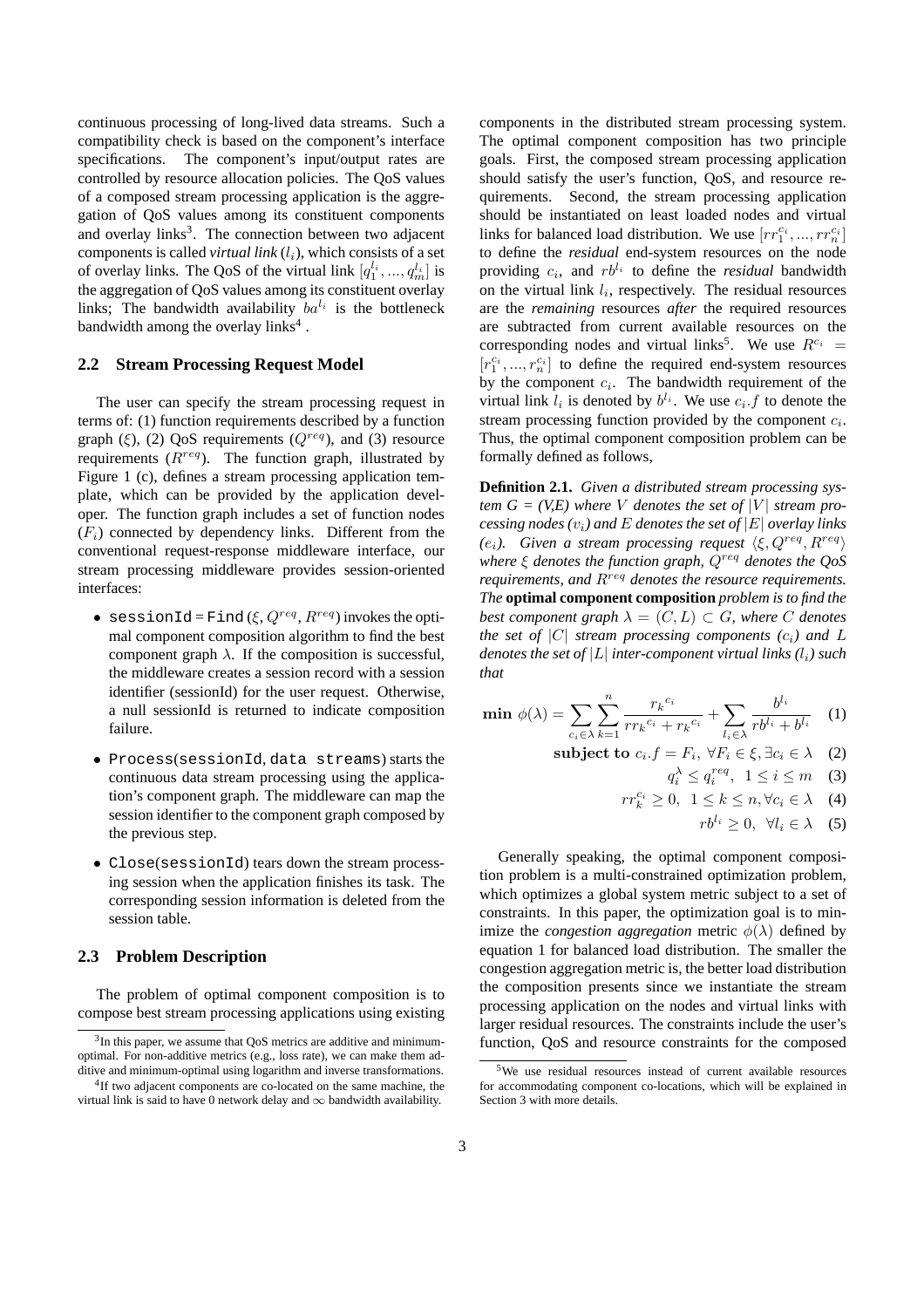stream processing application. Equation 2 defines that the component graph  $\lambda$  must provide all stream processing functions specified in the function graph  $\xi$ . Equation 3 specifies that the QoS of the composed stream processing application  $[q_1^{\lambda}, ..., q_m^{\lambda}]$  (e.g., processing time, loss rate) must satisfy the user QoS requirements  $[q_1^{req}, ..., q_m^{req}]$ . Equation 4 and equation 5 specify that user required system resources and bandwidth resource must be satisfied (i.e., residual resources cannot be negatives).

We can prove that the optimal component composition problem is NP-hard since the *multi-constrained path selection* problem, which is known to be NP-hard [3], maps to a special case of the optimal component composition problem. Besides its computation intractability, it is also challenging to acquire up-to-date QoS/resource states required by the optimal component composition in a largescale distributed stream processing system. Thus, the goal of our solution is to provide an efficient, scalable and selftuning approximation solution for the optimal component composition problem.

# **3 Design and Algorithm**

In this section, we present the adaptive composition probing (ACP) approach in detail. We describe the ACP overview, the hierarchical state management, the ACP algorithm, the probing ratio tuning scheme, and the hop-by-hop component selection algorithm.

#### **3.1 Approach Overview**

The basic idea of the ACP approach is to use a number of probing messages, called probes, to dynamically discover a set of good candidate compositions among which the best composition is selected. The probing process concurrently examines different compositions and collects precise state information from good candidate components. For scalability, ACP avoids brute-force exhaustive probing by performing adaptive selective probing. ACP addresses two key decision-making problems in composition probing: (1) *how many candidate components should we probe?* and (2) *which candidate components should we probe?*

Intuitively, the more candidate components we probe, the better component composition we can discover. However, the probing overhead also becomes larger when we probe more candidate components. We introduce *probing ratio*  $\alpha \in (0, 1]$  to define the percentage of the candidate components we probe for each function. For example, if there are ten candidate components for the function  $F_i$ and the probing ratio  $\alpha = 0.3$ , then we can probe  $0.3 \times$  $10 = 3$  candidate components. ACP adaptively adjusts the probing ratio based on the target composition performance



**Figure 2. Adaptive composition probing.**

and current system conditions, which will be described in Section 3.4 in detail.

Next, we need to decide which candidate components to probe for maximizing the probability of finding the best composition. We propose a hierarchical state management scheme to assist ACP in optimal component composition. The hierarchical state manager maintains precise local state at each node and a coarse-grain global state, which will be descried in Section 3.2. Hence, ACP can select good components to probe under the guidance of the coarse-grain global state and select optimal component composition based on precise states collected by the probes. The details about the candidate component selection will be presented in Section 3.5.

#### **3.2 Hierarchical State Management**

The hierarchical state management consists of *finegrain* local state update and *coarse-grain* global state maintenance. The local state of a node consists of the QoS/resource states of its neighbor nodes in the overlay mesh, and its adjacent overlay links. Each node keeps its local state with high precision using frequent proactive measurement at short time interval (e.g., 10 seconds). For scalability, the precise local state is not disseminated to other nodes.

The global state consists of: (1) the QoS and resource states of all nodes, and (2) the QoS and resource states of all virtual links between all pairs of nodes. Since each node can provide multiple stream processing components, the QoS states of each node include the QoS states of all stream processing components it provides. For scalability, the global state update is performed at a coarse-grain level. The global state update is triggered only when state variations on a node or an overlay link exceed a specified threshold. Thus, many insignificant state variations are filtered out to reduce the global state maintenance overhead. For example, a node updates its available memory state in the global state only when the available memory variation is larger than 100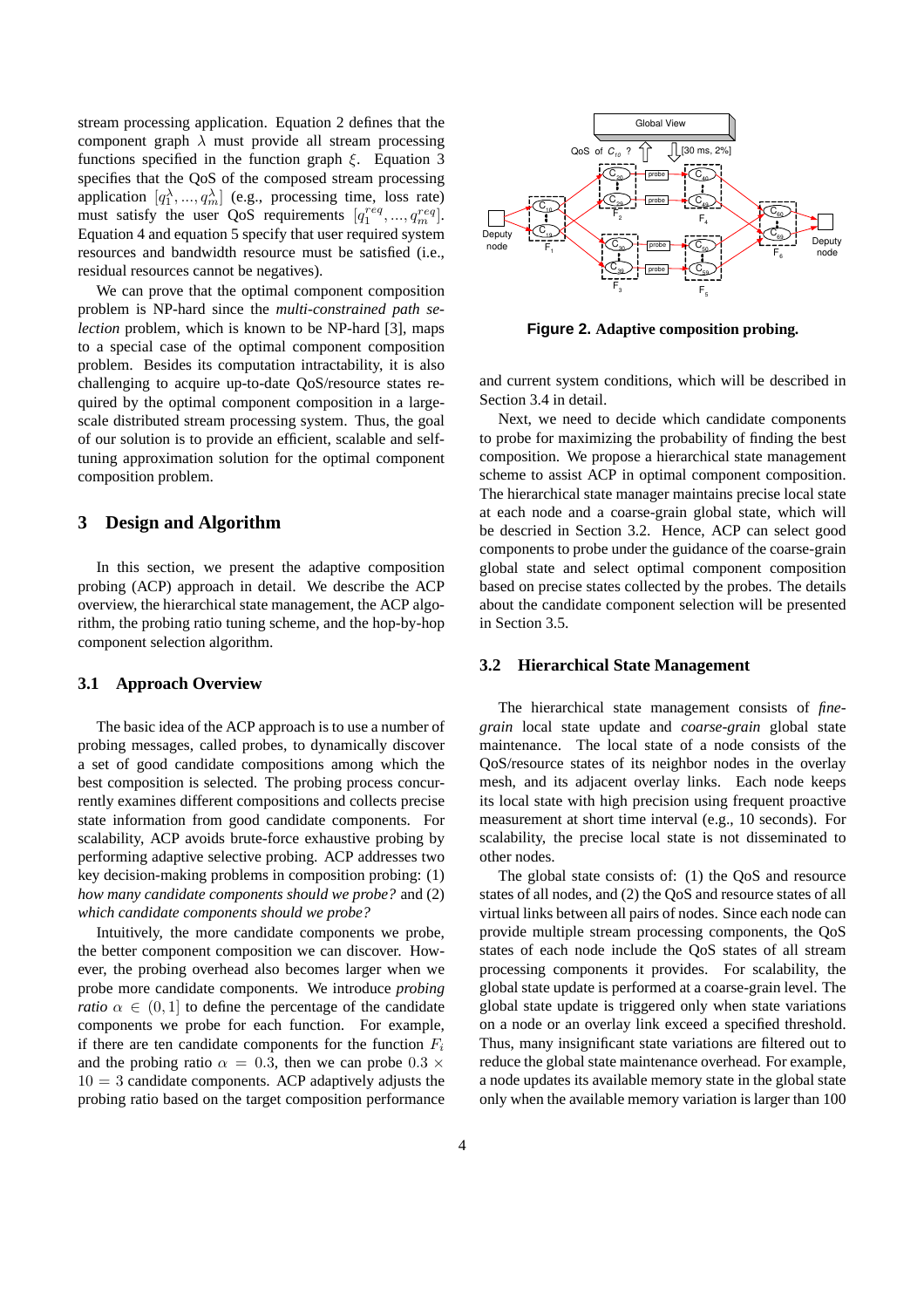KB. Similarly, a node updates the available bandwidth of its adjacent overlay link in the global state only when the available bandwidth variation is more than 200 kbps.

One complication in the global state update is that each virtual link is actually an overlay path consisting of several overlay links. Thus, the virtual link state update requires further aggregation from the states of its constituent overlay links. For example, we want to update the available bandwidth of a virtual link  $(l_i)$  in the global state, which is mapped to an overlay path  $l_i = \langle e_1, ..., e_k \rangle$ . Then, we need to calculate the available bandwidth of  $l_i$  from the available bandwidth of its constituent overlay links:  $ba^{l_i} =$  $min(ba^{e_i},...,ba^{e_k})$ . Similarly, we need to calculate QoS values (e.g., delay, loss rate) for the virtual link  $l_i$  before we can update its state in the global state. Thus, we select one node (e.g., the least loaded node) as the aggregation node to calculate the states of all virtual links. All other nodes send *significant* QoS/resource state variations of their adjacent overlay links to the aggregation node. The aggregation node periodically updates the global state with the states of all virtual links between all pairs of nodes in the overlay mesh at large time interval (e.g., 10 minutes). For load sharing, we switch the aggregation role among all system nodes (e.g., round robin or least loaded first).

### **3.3 The ACP Algorithm**

When a stream processing request is submitted, the request is redirected to a node that is closest to the client based on a predefined proximity metric (e.g., geographical location). The selected node, called *deputy node*, initiates the ACP protocol to discover the optimal component composition. Figure 3 shows the pseudo-code of the ACP protocol that mainly includes the following steps:

**Step 1. Initialization.** Given the component composition request, the deputy node first selects a proper probing ratio for the request, which will be described in Section 3.4. The probing ratio decides the number of candidate components we probe for each required function. Next, the deputy node creates a probing message  $(P_0)$  that carries the composition request information (e.g., the function graph ξ, QoS constraints  $Q^{req}$ , resource constraints  $R^{req}$ ) and the probing ratio  $\alpha$ . The ACP protocol then enters the next step: distributed hop-by-hop probe processing. The probes will visit a number of selected candidate components to collect precise QoS/resource states.

**Step 2. Per-hop probe processing.** When a node<sup>6</sup>  $v_i$ receives a probe  $P_i$ , it processes the probe independently based on the information carried by the probe, the local state, and the coarse-grain global state. First,  $v_i$  checks whether the QoS/resource values of the probed partial stream processing application already violate the required

| <b>Input:</b> Request $\langle \xi, Q^{req}, R^{req} \rangle$ , deputy node $v_0$ ; |
|-------------------------------------------------------------------------------------|
| <b>Output:</b> best component composition $\lambda$ .                               |
| 1. $v_0$ creates the initial probe $P_0$                                            |
| Calculate probing ratio $\alpha$                                                    |
| Create initial probe $P_0 = (\xi, Q^{req}, R^{req}, \alpha)$                        |
| 2. Per-hop probe processing at node $v_i$                                           |
| $v_i$ checks resource/QoS conformance                                               |
| if the probed composition is qualified then                                         |
| Perform transient resource allocation                                               |
| Derive next-hop functions using $\xi$                                               |
| Discover next-hop candidate components                                              |
| Select good candidates using global state                                           |
| Spawn probes for selected components                                                |
| Update probes with fine-grain local states                                          |
| Send probes to their next-hop components                                            |
| else Drop the received probe P                                                      |
| 3. $v_0$ selects the best component composition                                     |
| 4. $v_0$ establishes the stream processing session                                  |

**Figure 3. The ACP algorithm.**

QoS/resource values. If the QoS/resource values are already unqualified, the probe is dropped immediately to reduce the probing overhead. Otherwise, the node performs *transient* resource allocation to avoid conflicting resource admission caused by concurrent probings for different requests<sup>7</sup>. The transient resource allocation will be cancelled after a timeout period if the node does not receive a confirmation message. Second,  $v_i$  derives the next-hop functions using the function graph  $\xi$ . The functions dependent on the current function are the next-hop functions. Third,  $v_i$  acquires the locations of all available candidate components for each next-hop function using a decentralized service discovery system [6]. Fourth,  $v_i$  selects a number of *good* candidate components to probe, based on the probing ratio and the global state. The details about the candidate component selection will be described in Section 3.5. Fifth, v<sup>i</sup> *spawns* new probes from  $P_i$  for all selected next-hop candidate components. Each new probe collects fine-grain local states from  $v_i$  and inherits the states collected by its parent probe. Finally,  $v_i$  sends all new probes to the selected next-hop components.

**Step 3. Optimal composition selection.** All the probes belonging to a composition request will return to the initial deputy node. First, if the function graph is a DAG, the deputy node derives complete component graphs by merging the probed component paths. For example, in Figure 2, a probe can traverse  $c_{10} \rightarrow c_{20} \rightarrow c_{40} \rightarrow c_{60}$  or  $c_{10} \rightarrow c_{60}$  $c_{30} \rightarrow c_{50} \rightarrow c_{60}$ . We can then merge these two component paths into a complete component graph. Second, the deputy node calculates the residual resources and accumulated QoS

<sup>6</sup>This step applies to the deputy node too.

 $7$ To avoid redundant resource allocation, each node only temporarily reserves resources *once* for each component in each request.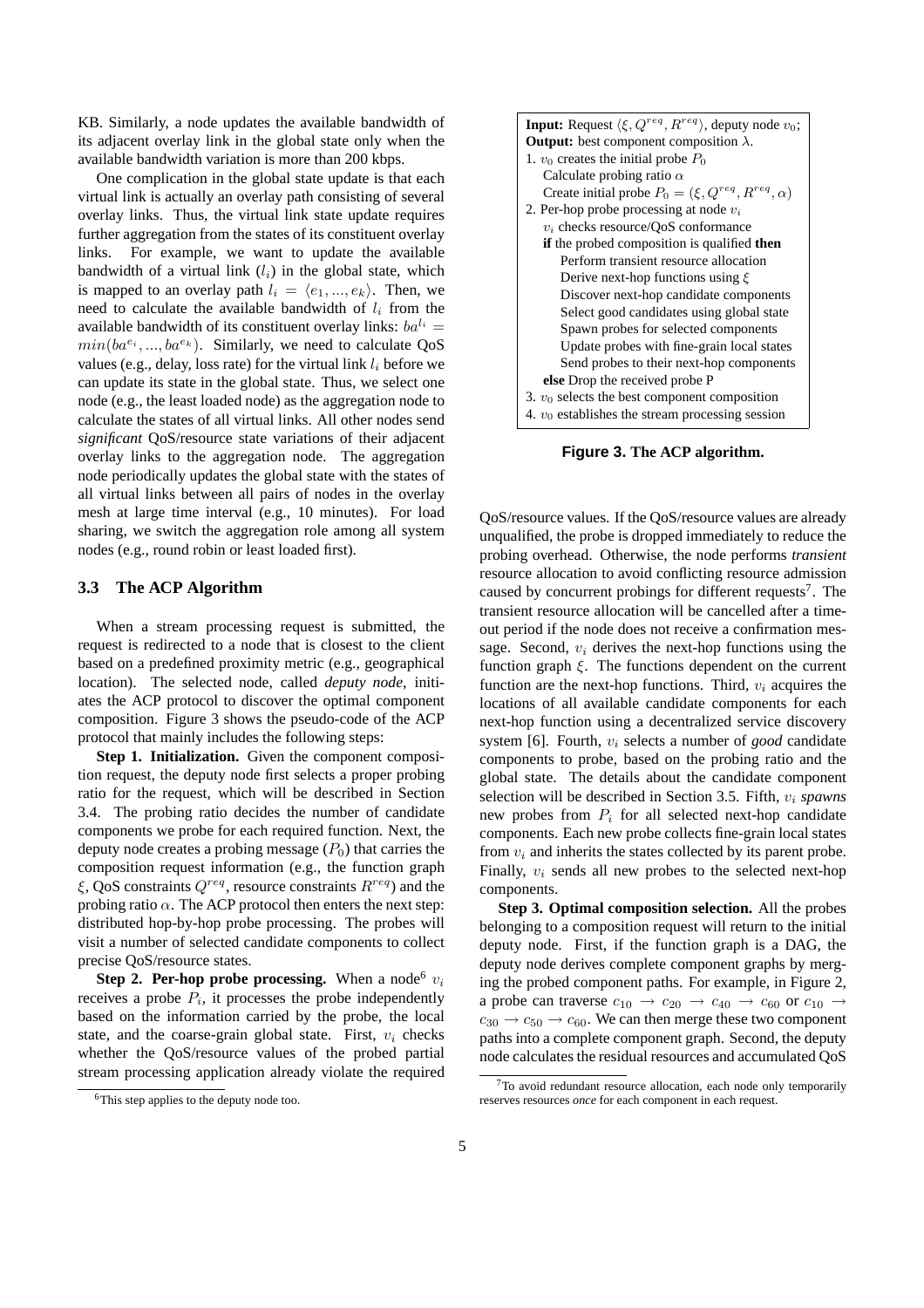

**Figure 4. Congestion aggregation calculation.**

values for the candidate component graphs based on the precise states collected by the probes. Third, the deputy node selects qualified component compositions according to the constraints specified by Equations 2-5. Fourth, the deputy node selects the best component composition from all the qualified compositions according to the congestion aggregation metric  $\phi(\lambda)$  defined by Equation 1. For example, in Figure 4, we calculate the residual resource aggregation for the candidate component composition as<sup>8</sup>:  $\phi(\lambda) = \frac{20}{20+20} + \frac{10}{20+10} + \frac{40}{20+40} + \frac{200}{\infty+200} + \frac{400}{400+400} = 2.$ The qualified composition with the smallest  $\phi(\lambda)$  value is the optimal component composition.

**Step 4. Application session setup.** Finally, the deputy node establishes the stream processing application session by sending confirmation messages along the selected component composition. The confirmation message makes transient resource allocation permanent on the selected nodes and virtual links. If no qualified component composition can be found, the deputy node returns a failure message.

# **3.4 Probing Ratio Tuning**

We now describe the probing ratio tuning scheme. If a function  $F_i$  has  $k_i$  candidate components and the probing ratio is  $\alpha$ , ACP will probe  $\lceil \alpha \cdot k_i \rceil$  candidate components for the function  $F_i$ . Intuitively, the larger the probing ratio is, the better composition performance the ACP can achieve since more candidate components are examined. However, larger probing ratio also means larger probing overhead since more probes are generated. Thus, the probing ratio represents a tuning knob to control the trade-off between composition performance and probing overhead. We use *composition success rate*  $\mu(t)$  to characterize the system's composition performance at sampling time t. The composition success rate is calculated by  $\mu(t) = \frac{SuccessNum(t)}{RequestNum(t)}$ , where  $SuccessNum(t)$  denotes the number of successful compositions during last sampling period  $[t - \triangle t, t]$  and  $RequestNum(t)$  denotes the number of total composition requests during  $[t - \Delta t, t]$ . Higher composition success



**Figure 5. Probing ratio tuning effect.**

rate  $\mu(t)$  indicates better optimal component composition performance at time t. We use  $\alpha(t)$  to denote the probing ratio value at time t.

Ideally, ACP should always use the *minimal* probing ratio  $\alpha(t)$  for achieving the target composition success rate  $\mu(t)$  independent of system conditions (e.g., workload changes, system node changes). For example, Figure 5 shows the composition performance (i.e., success rate) as the function of probing ratio under increasing workload and higher QoS requirements. We use request rate to denote the number of requests submitted per minute. Higher request rate represents larger workload. For example, in Figure 5 (a), if we want to achieve  $\mu(t) = 95\%$  composition success rate when the request rate is 50 requests per minute, ACP should set the probing ratio  $\alpha(t) = 0.3$ . However, the challenge of probing ratio tuning is that the mapping from probing ratio to success rate is non-linear and dynamic. The mapping function can be affected by different system conditions (e.g., request rate, QoS/resource requirements) in a dynamic distributed stream processing system. For example, Figure 5 (a) shows the mapping functions from probing ratio to composition success rate under different request rate. Figure 5 (b) shows the composition success rate as the function of the probing ratio under different QoS requirements. Higher QoS means shorter processing time and lower loss rate requirements.

To address the problem, ACP performs on-line profiling to dynamically derive the mapping function from probing ratio to composition success rate. Based on the profiling results, ACP can predict the minimal probing ratio  $\alpha(t)$ given a target success rate<sup>9</sup>  $\mu(t)$ . The on-line profiling is triggered when the prediction error exceeds a certain threshold  $\delta$  (e.g.,  $\delta = 2\%$ ), which means that the system conditions have changed. For example, if the target success rate is  $\mu(t)$ , ACP predicts the minimal probing ratio  $\alpha(t)$ 

 ${}^{8}$ If two components are located on the same node (e.g.,  $c_1$  and  $c_2$ ), the residual bandwidth between the two components is set  $\infty$  since the virtual link between two co-located components do not consume any network bandwidth.

<sup>&</sup>lt;sup>9</sup>We assume that the target success rate is achievable. ACP stops increasing the probing ratio if the probing overhead already reaches its limit.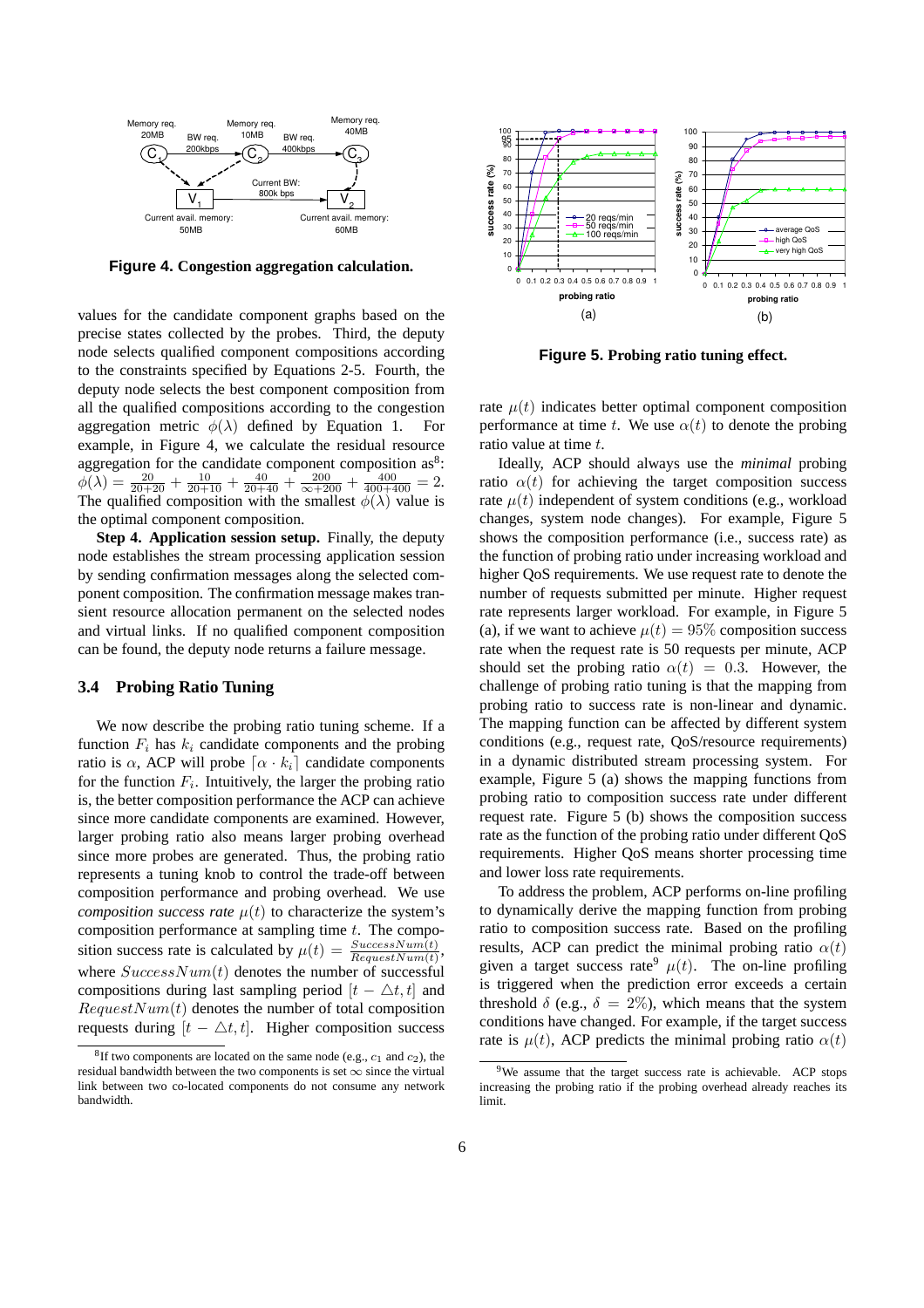based on the current profiling results. At the end of this sampling period, ACP gets the measured success rate  $\mu'(t)$ . If  $|\mu(t) - \mu'(t)| > \delta$ , profiling is triggered to derive the new mapping function from probing ratio to composition success rate.

Because ACP is highly efficient, the success rate increases very fast as we increase the probing ratio. The success rate can quickly reaches the saturation point (i.e., the highest achievable success rate) at a small probing ratio, illustrated by Figure 5. Thus, the probing ratio tuning space is very limited, which makes probing ratio profiling a simple task. The profiling process starts from the base probing ratio (e.g.,  $\alpha = 0.1$ ) and gradually increases the probing ratio at a certain step (e.g., 0.1) until the success rate hits the saturation value. To guarantee high prediction accuracy, profiling should use realistic workload that are representative of the current system conditions (e.g., request rate, QoS requirements, resource requirements, application templates). Such a workload can be the trace replay of actual workloads in the last sampling period.

#### **3.5 Candidate Component Selection**

After the deputy node decides the probing ratio, it executes the ACP protocol to send out composition probes. When a node  $v_i$  receives a probe  $P_i$ , it needs to decide *which* next-hop candidate components to examine under the probing ratio constraint. For example, if the next-hop function  $F_i$  has  $k_i$  candidate components and the probing ratio is  $\alpha$ , then the node  $v_i$  is allowed to probe  $M =$  $\lceil \alpha \cdot k_i \rceil$  candidate components for  $F_i$ . Under the guidance of the coarse-grain global state,  $v_i$  selects M best candidate components as follows:

**First**,  $v_i$  queries the global state to retrieve the coarsegrain QoS/resource states of all candidate components  $c_1, ..., c_k$ . We use  $l_i$  to denote the virtual link from the current component to  $c_i$ . The QoS states of the candidate component  $c_i$  and the virtual link  $l_i$  are described by  $[q_1^{c_i}, ..., q_m^{c_i}]$  and  $[q_1^{l_i}, ..., q_m^{l_i}]$ , respectively. The resource states of the candidate component  $c_i$  include current resource availabilities  $[ra_1^{c_i}, ..., ra_n^{c_i}]$ . The resource states of the virtual link  $l_i$  include its current available bandwidth  $ba^{l_i}$ . On the other hand,  $v_i$  acquires the resource/QoS requirement information from the received probe. We use  $[r_1^{\overline{c_i}},...,r_n^{\overline{c_i}}]$  to denote the application's end-system resource requirements, and  $b^{l_i}$  to denote the user's bandwidth requirement. We can calculate the residual resources of  $c_i$ as  $rr_i^{c_i} = ra_i^{c_i} - r_i^{c_i}$  and the residual bandwidth of  $l_i$  as  $rb^{l_i}=ba^{l_i}-b^{l_i}.$ 

**Second**,  $v_i$  filters out unqualified candidate components by checking the input/output stream rate compatibility between the current-hop component and candidate nexthop components. Then,  $v_i$  further removes unqualified candidate components according to the user's QoS/resource requirements and the state information retrieved from the global state. We use  $[q_1^{req}, ..., q_m^{req}]$  to denote the user's QoS requirements for the composed stream processing application. Let us assume that the accumulated QoS values of the partial component composition traversed by the received probe  $P_i$  are  $[q_1^{\lambda}, ..., q_m^{\lambda}]$ . A candidate component  $c_i$  is unqualified if any of the following inequalities is true:

$$
q_i^{\lambda} + q_i^{c_i} + q_i^{l_i} > q_i^{req}, \exists i, 1 \le i \le m \tag{6}
$$

$$
ra_i^{c_i} < r_i^{c_i}, \exists i, 1 \le i \le n \tag{7}
$$

$$
ba^{l_i} < b^{l_i} \tag{8}
$$

The equation 6 means that the user's QoS constraints cannot be satisfied. The equation 7 means that the candidate component  $c_i$  cannot meet the end-system resource requirements. The equation 8 means the virtual link to  $c_i$  cannot meet the bandwidth requirement.

**Third**,  $v_i$  further selects *good* candidate components from the above derived *qualified* components. Let us assume  $v_i$  finds Z qualified candidate components. If  $Z \leq$  $M$ , then  $v_i$  can probe all the qualified candidate components satisfying the probing ratio constraint. Otherwise,  $v_i$  needs to select  $M$  best qualified components from  $Z$  qualified ones. To meet the multi-constrained QoS requirements  $[q_1^{req}, ..., q_m^{req}]$ , we define a *risk function*  $D(c_i)$  for a candidate component  $c_i$  as follows,

$$
D(c_i) = \max(\frac{q_1^{\lambda} + q_1^{c_i} + q_1^{l_i}}{q_1^{req}}, ..., \frac{q_m^{\lambda} + q_m^{c_i} + q_m^{l_i}}{q_m^{req}})
$$
(9)

The larger the ratio  $\frac{q_i^{\lambda} + q_i^{c_i} + q_i^{l_i}}{q_i^{req}}$  is, the more closely the QoS accumulation  $(q_i^{\lambda} + q_i^{c_i} + q_i^{l_i})$  approaches its constraint  $q_i^{req}$ . The candidate components with smaller risk function values are considered as better components since their maximum QoS violation risk values are smaller. Thus,  $c_i$  is a better candidate component to probe than  $c_j$  if  $D(c_i) < D(c_j)$ . If two candidate components have similar risk function values, we compare them based on the load distribution goal. We define a congestion function  $W(c_i)$  as follows,

$$
W(c_i) = \sum_{k=1}^{n} \frac{r_k^{c_i}}{rr_k^{c_i} + r_k^{c_i}} + \frac{b^{l_i}}{rb^{l_i} + b^{l_i}}
$$
(10)

The component with smaller  $W(c_i)$  values is a better candidate to probe since it is less loaded. The above candidate component selection scheme guarantee that probes traverse along *good* candidate compositions. The fine-grain QoS/resource states collected by the probes will be used to select the best component composition. Thus, ACP can most efficiently find the optimal component composition although it only examines a subset of all candidate compositions.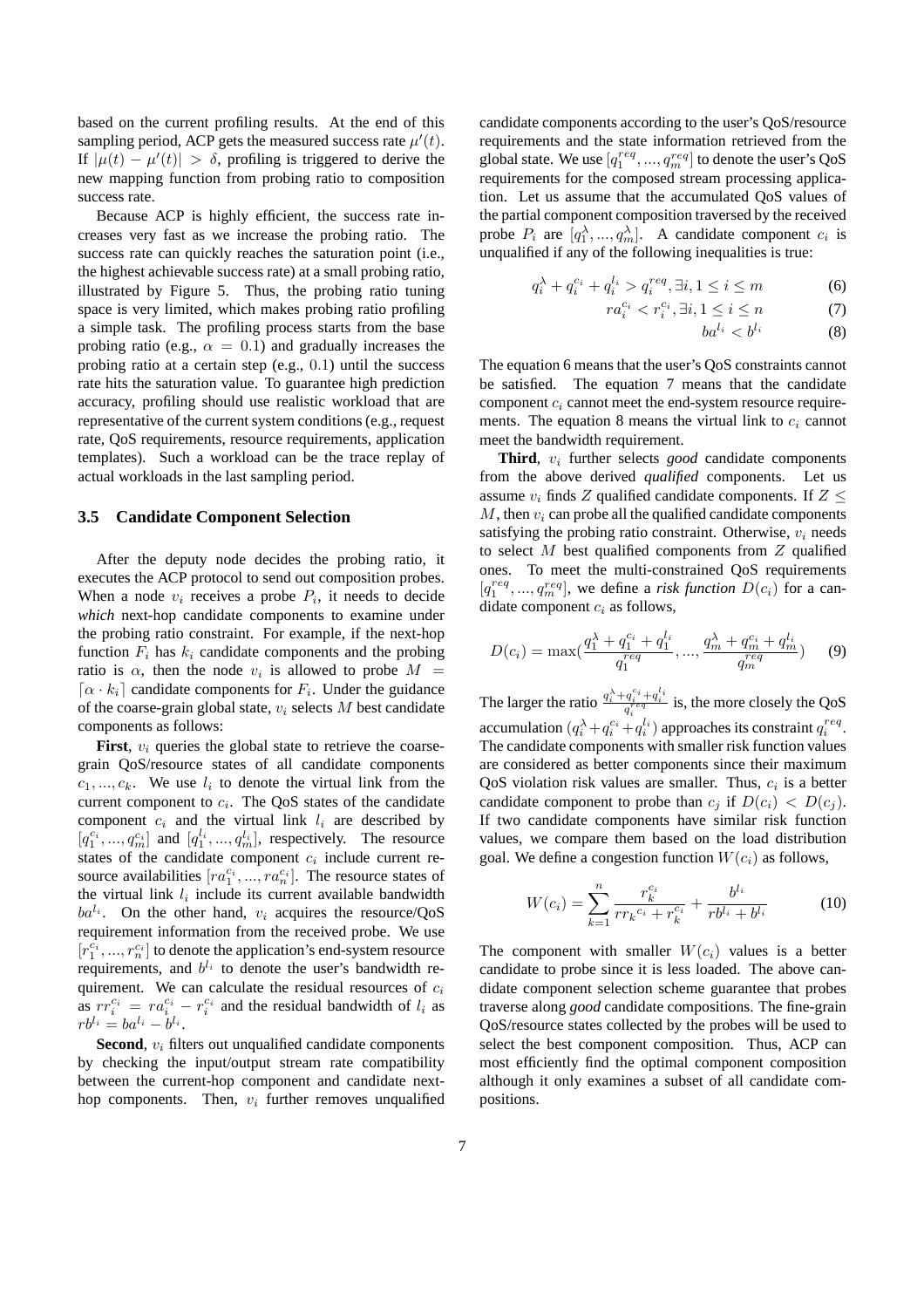# **4 Experiments**

We have conducted extensive simulation study to experimentally evaluate the ACP approach<sup>10</sup>. Our results show that ACP can achieve better efficiency, scalability, and adaptability than other common approaches.

### **4.1 Evaluation Methodology**

We implemented an event-driven optimal component composition simulator in C++. The simulator first uses the degree-based Internet topology generator Inet-3.0 [14] to generate a 3200 node power-law graph to represent the IP-layer network. The simulator then randomly selects  $N \in [200, 500]$  nodes as stream processing nodes, which are connected into an overlay mesh. Each node has  $10\% \cdot N$ neighbors. The initial resource capacities and QoS states of stream processing nodes and network links are uniformly distributed within certain range based on the real-world measurements. The simulator simulates both IP-layer and overlay data routing using delay-based shortest path routing algorithm. Each node provides a number of components whose functions are selected from 80 pre-defined functions. The function graph of a stream processing request is randomly selected from 20 pre-defined stream processing application templates. Each function graph is either a path or a DAG with two branch paths. Each path or branch path includes [2,5] nodes. The resource and QoS requirements are uniformly distributed. Each application session lasts 5 to 15 minutes. The global state update is triggered when the value variation of a resource or QoS metric exceeds 10% of its maximum value.

For comparison, we also implement three other common approaches: *optimal*, *random*, and *static* algorithms. The optimal algorithm exhaustively searches all candidate component compositions to find the best composition. The random algorithm randomly selects a candidate component for each required function. The static algorithm selects a fixed candidate component for each function. We also implement two other *composition probing* approaches: *selective probing* (SP) and *random probing* (RP). The SP approach only uses the ACP's per-hop candidate component selection scheme but replaces the optimal composition selection (Equation 1) with random composition selection. The RP approach performs random per-hop candidate component selection but uses the ACP's optimal composition selection scheme. The RP approach represents the fully distributed



**Figure 6. Efficiency evaluation.**

approach since it only requires local states. Both SP and RP approaches use the same probing ratio as the ACP approach.

## **4.2 Results and Analysis**

First, we evaluate the efficiency of the ACP approach illustrated by Figure 6. In this set of experiments, we use a 400-node distributed stream processing system and a fixed probing ratio  $\alpha = 0.3$ . In Figure 6 (a), the x-axis shows different request rate; The y-axis shows the average success rate achieved by different algorithms measured over all the requests generated during 100-minute simulation. We observe that ACP consistently achieves better performance than other heuristic algorithms and similar performance as the optimal algorithm. Figure 6 (b) shows the overhead of different algorithms. The optimal algorithm's overhead is measured by the number of probes required by the exhaustive search per minute. The ACP's overhead is measured by the number of probes and global-state update messages generated per time minute. The RP's overhead only includes the probing overhead. Compared to the optimal algorithm that uses brute-force exhaustive search, ACP can reduce overhead by as much as 95%. Compared to the RP approach, ACP can achieve much better performance by paying a small coarse-grain global state maintenance

<sup>10</sup>We have implemented a prototype of distributed component composition system and deployed the system in the wide-area network testbed PlanetLab. The prototype implements bounded composition probing (i.e., a simpler version of ACP) and supports multimedia stream processing. Readers are referred to [4] for more details. Integrating the ACP scheme into the prototype is one of our on-going work.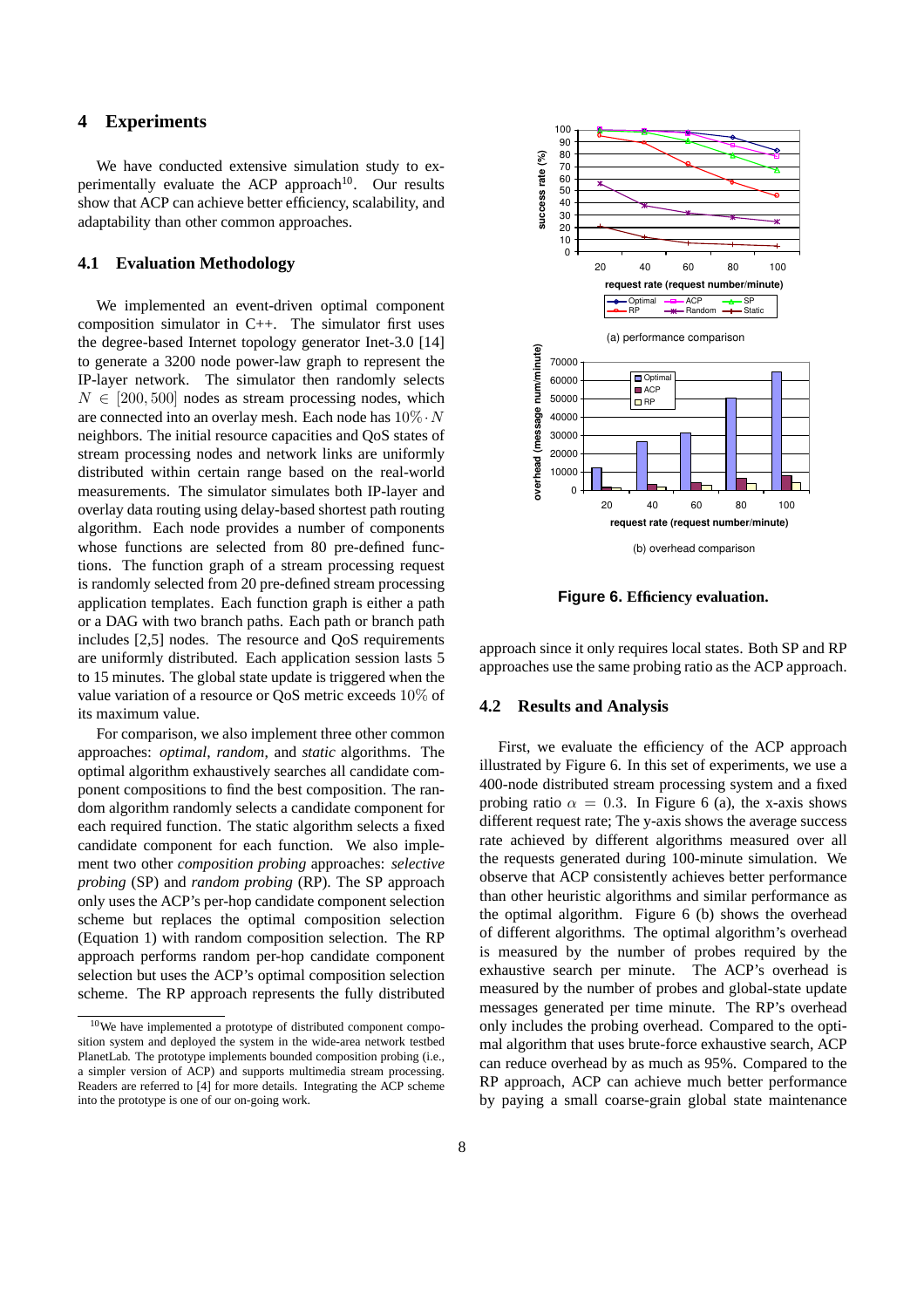

**Figure 7. Scalability evaluation.**

overhead. In contrast, the centralized algorithm would require  $400<sup>2</sup>$  messages per minute to perform precise global state update assuming one minute update period is good enough. Hence, ACP can achieve near-optimal performance with similar overhead as the fully distributed approach.

Second, we evaluate the scalability of the ACP approach illustrated by Figure 7. We use different distributed stream processing systems with 200 to 600 nodes. As we add more nodes into the distributed stream processing, the number of candidate components for each function increases proportionally so as to increase the capacity of the distributed stream processing system. We impose the same workload (request rate = 80 requests/minute) on those different distributed stream processing systems. Figure 7 (a) shows the performance comparison results. We observe that ACP achieves similar scaling property as the optimal algorithm. Figure 7 (b) shows that ACP has much lower overhead than the optimal algorithm. The overhead reduction increases as the node number increases.

Finally, we evaluate the adaptability of the ACP approach, illustrated by Figure 8. We impose a dynamic workload on a 400-node distributed stream processing system and set the target composition success rate at 90%. The success rate sampling period is 5 minutes. During a 150-minute simulation, the dynamic workload starts at 40 requests/minute, then increases to 80 requests/minute at



**Figure 8. Adaptability evaluation.**

time 50, and drops to 60 requests/minute at time 100. Figure 8 (a) shows the performance of the probing approach that uses a *fixed* probing ratio  $\alpha = 0.3$ . The success rate starts from 100% and drops to about 80% when the request rate increases to 80, and then comes back to about 90% when the request rate decreases to 60. We then enable probing ratio tuning and repeat the same experiment, illustrated by Figure 8 (b). We observe that ACP can effectively adjust the probing ratio to maintain the composition success rate at the target value 90%. The probing ratio is initially 0.1 and increases to 0.2 after the first sampling period at time 5. After the request rate increases to 80 at time 50, the success rate drops to 55%, which triggers ACP to increase the probing ratio to 0.5. Finally, the probing ratio drops to 0.3 at time 105 after the request rate decreases to 60 at time 100. The above experimental result demonstrates that ACP can maintain a target composition success rate in a dynamic stream processing environment (e.g., changing workload) by adaptively tuning the probing ratio.

### **5 Related Work**

Recently, stream processing has received much research attention. Researchers have proposed load shedding solutions (e.g., [12]) to trade-off processing precision for timely response when the system experiences resource shortage. Other projects have addressed the problems of load balancing [11] and load migration [1] in either cluster-based or wide-area distributed stream processing systems. Gridbased middleware system [2] has also been proposed for distributed stream processing systems. Different from the above work, our research focuses on providing optimal component composition for distributed stream processing systems. The contribution of our research is to provide a stream processing application composition solution that considers load distribution, QoS provisioning, and function dependency.

Component composition has been studied under different research context, such as service composition (e.g.,[9,